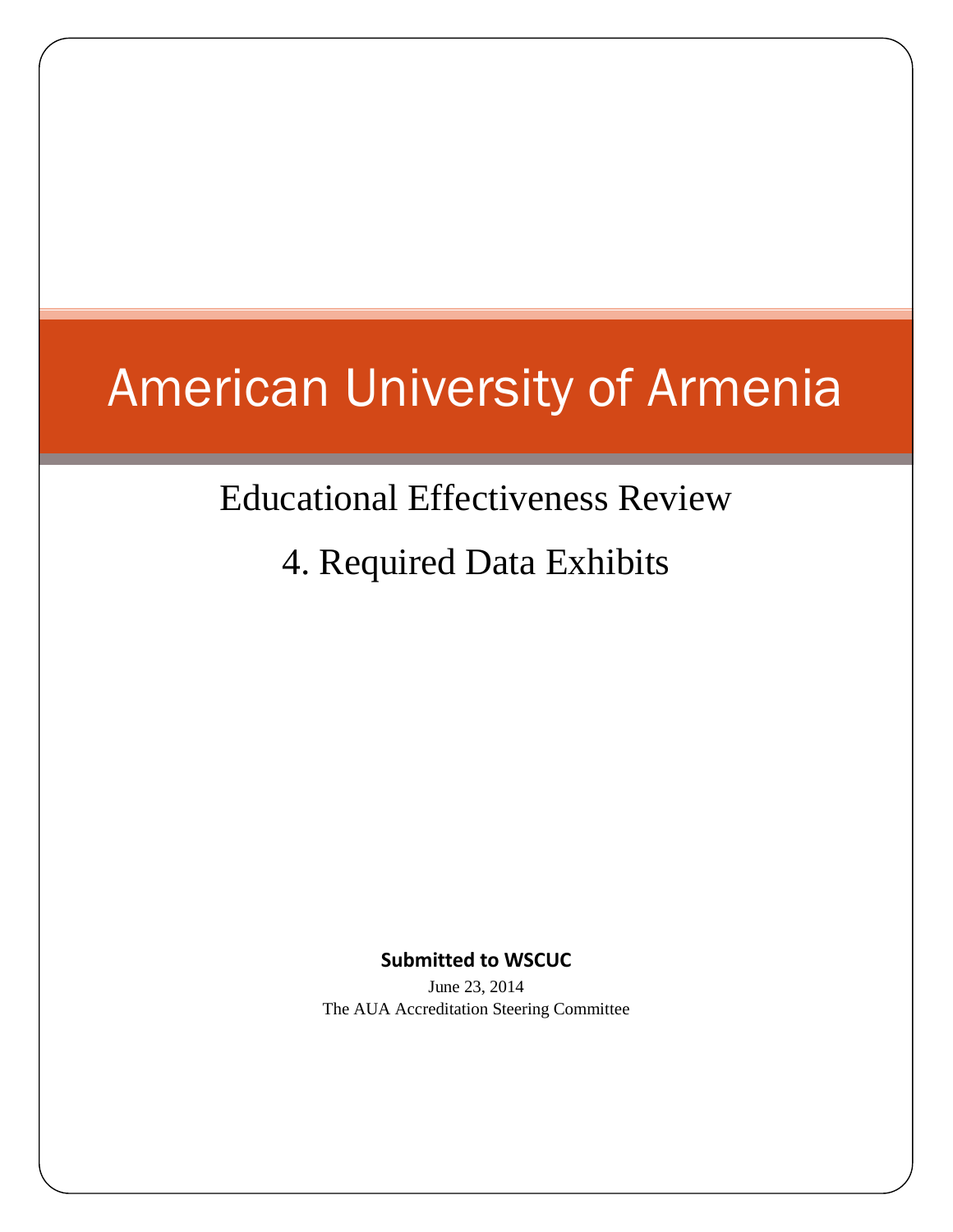# **4. Required Data Exhibits Table of Contents**

**[Inventory of Educational Effectiveness Indicators](#page-2-0)** [Inventory of Concurrent Accreditation](#page-8-0) [Federal Compliance Checklists](#page-9-0)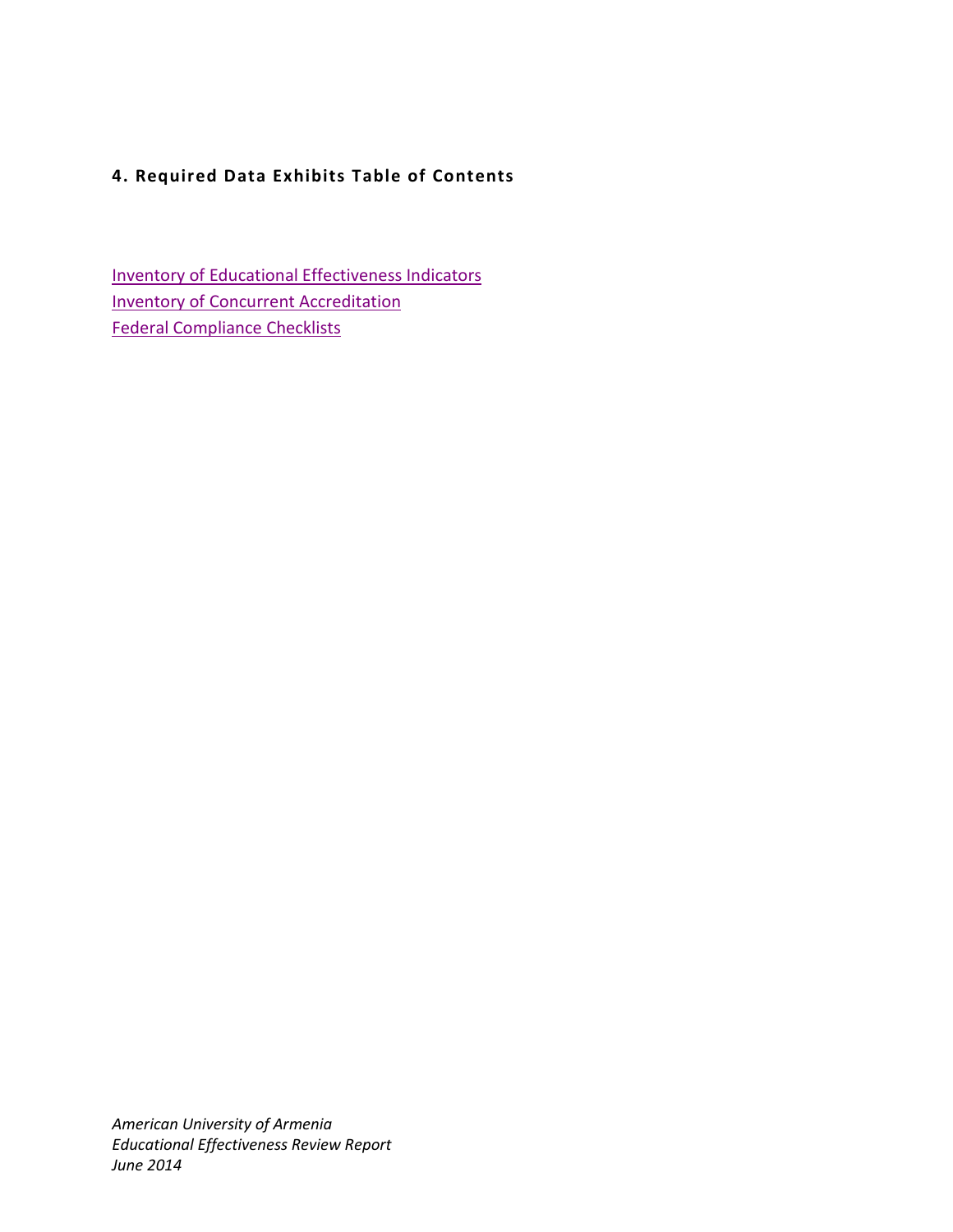<span id="page-2-0"></span>

| <b>CATEGORY</b>                                       | (1)<br>Have formal<br>learning outcomes<br>been developed | (2)<br>Where are these<br>learning outcomes<br>published?<br>(Please specify) | (3)<br>Other than GPA, what<br>data/evidence is used<br>to determine that<br>graduates have<br>achieved stated<br>outcomes for the<br>degree? (e.g., capstone<br>course, portfolio<br>review, licensure<br>examination)                                                                                                     | (4)<br>Who interprets the<br>evidence? What is the<br>process?               | (5)<br>How are the findings<br>used?                                                                                                                                                                                                                                                     | (6)<br>Date of last program<br>review for this<br>degree program |
|-------------------------------------------------------|-----------------------------------------------------------|-------------------------------------------------------------------------------|-----------------------------------------------------------------------------------------------------------------------------------------------------------------------------------------------------------------------------------------------------------------------------------------------------------------------------|------------------------------------------------------------------------------|------------------------------------------------------------------------------------------------------------------------------------------------------------------------------------------------------------------------------------------------------------------------------------------|------------------------------------------------------------------|
| <b>General Education</b><br>(Initiated: Fall 2013)    | Yes.                                                      | Website, Catalog                                                              | Undergraduate Student<br>Learning Assessment<br>Plan for 2013-2014;<br>2014-2015 focus on<br><b>General Education</b><br>outcomes<br><b>Entering Freshman</b><br>Survey, Freshman Exit<br>Survey, Course<br>Evaluations, Student<br>Portfolios, student<br>focus groups, faculty<br>focus groups, end-of-<br>year 1 surveys | Associate Dean for<br>General Education,<br>Program Chairs,                  | Revise admissions<br>requirements and<br>preparatory courses,<br>adjust teaching, adjust<br>curriculum and course<br>offerings, guide faculty<br>professional<br>development, develop<br>new preparatory<br>courses to address<br>gaps, ensure<br>consistency of<br>performance standard | Program Initiated<br><b>Fall 2013</b>                            |
| <b>Degree Programs</b>                                |                                                           |                                                                               |                                                                                                                                                                                                                                                                                                                             |                                                                              |                                                                                                                                                                                                                                                                                          |                                                                  |
| 1. Master of Engineering<br>and Systems<br>Management | Yes                                                       | Website, Catalog                                                              | Capstone, Student<br>Portfolios, Graduate<br>Student Exit Survey,                                                                                                                                                                                                                                                           | A team of instructors<br>including the program<br>chair select the topic for | Improve Teaching<br>methods, adjust<br>curriculum and course                                                                                                                                                                                                                             | 2011                                                             |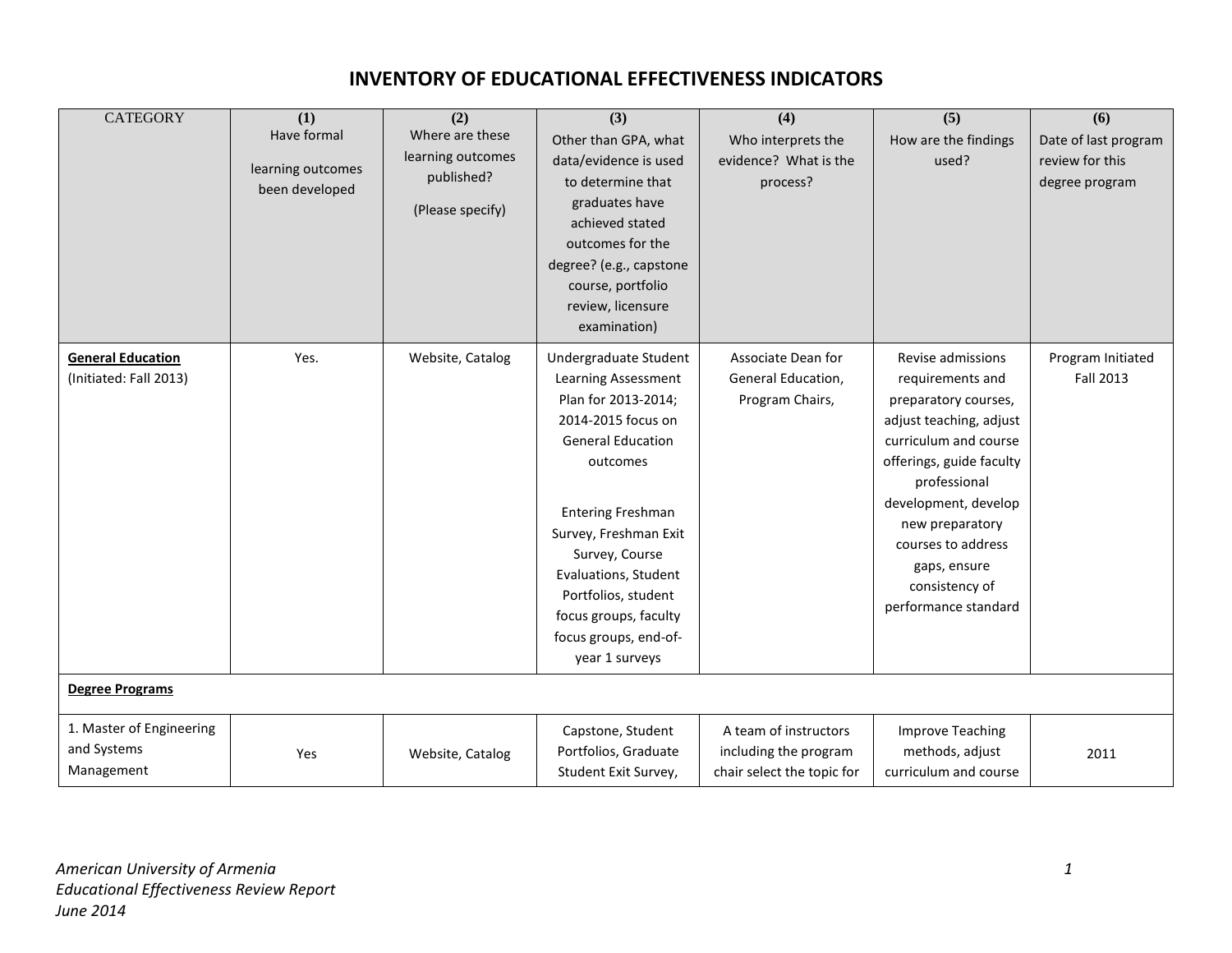| <b>CATEGORY</b>                                                       | (1)<br>Have formal<br>learning outcomes<br>been developed | (2)<br>Where are these<br>learning outcomes<br>published?<br>(Please specify) | (3)<br>Other than GPA, what<br>data/evidence is used<br>to determine that<br>graduates have<br>achieved stated<br>outcomes for the<br>degree? (e.g., capstone<br>course, portfolio<br>review, licensure<br>examination) | (4)<br>Who interprets the<br>evidence? What is the<br>process?                      | (5)<br>How are the findings<br>used?                                           | (6)<br>Date of last program<br>review for this<br>degree program |
|-----------------------------------------------------------------------|-----------------------------------------------------------|-------------------------------------------------------------------------------|-------------------------------------------------------------------------------------------------------------------------------------------------------------------------------------------------------------------------|-------------------------------------------------------------------------------------|--------------------------------------------------------------------------------|------------------------------------------------------------------|
| 2. Master of Science in<br>Computer and<br><b>Information Science</b> | Yes                                                       | Website, Catalog                                                              | Employer Surveys,<br>Alumni Surveys, Course<br>Evaluations                                                                                                                                                              | investigation, gather<br>evidence, develop<br>rubrics, analyze the data<br>and make | offerings and<br>sequencing, guide<br>faculty hiring and<br>course assignment, | 2011                                                             |
| 3. Master of Public<br>Health                                         | Yes                                                       | Website, Catalog,<br>Program Student<br>Handbook                              |                                                                                                                                                                                                                         | recommendations for<br>adjustments in<br>curriculum instruction.                    | ensure consistency of<br>performance<br>standards, refine SLOs                 | 2012                                                             |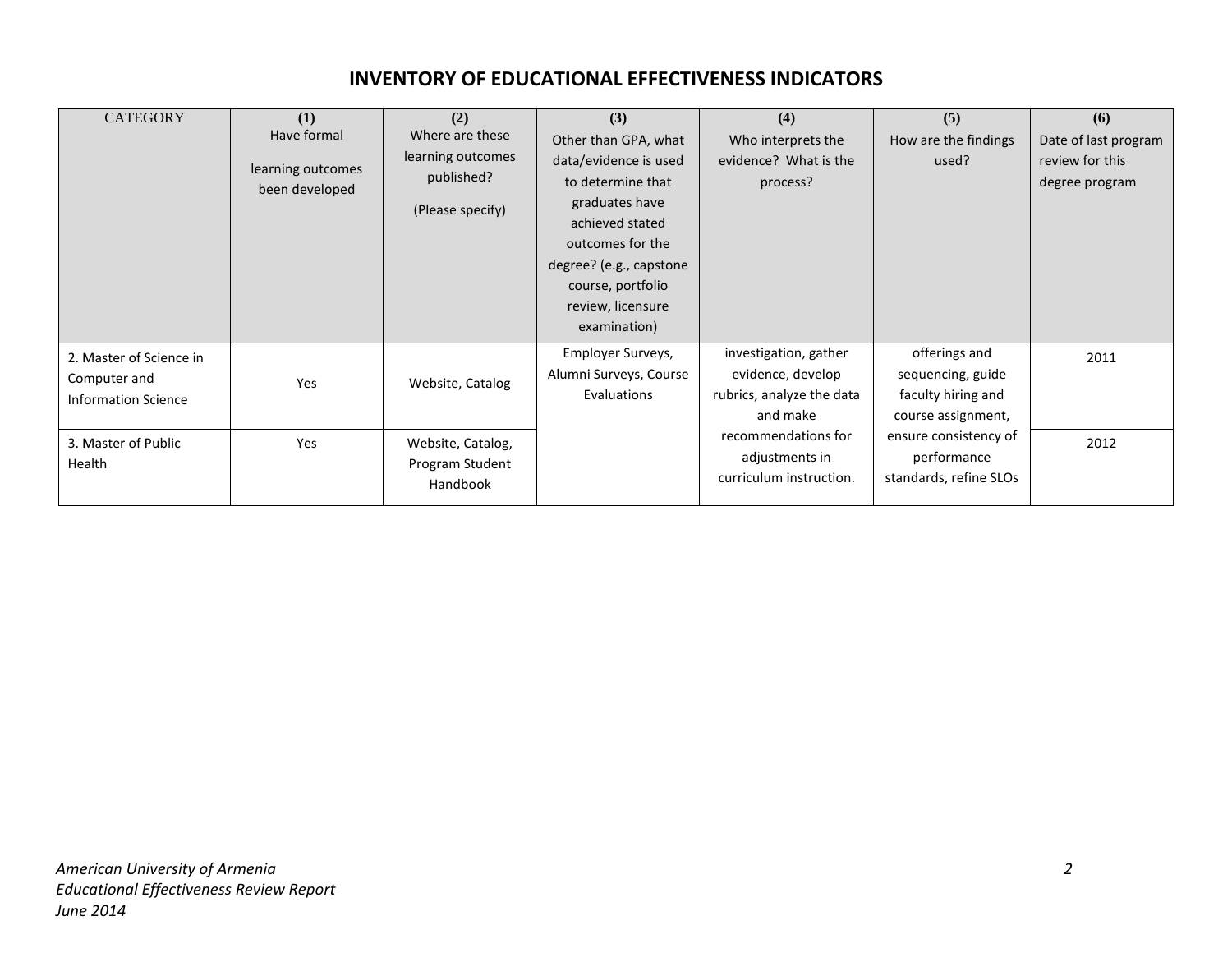| <b>CATEGORY</b>                                                       | (1)<br>Have formal<br>learning outcomes<br>been developed | (2)<br>Where are these<br>learning outcomes<br>published?<br>(Please specify) | (3)<br>Other than GPA, what<br>data/evidence is used<br>to determine that<br>graduates have<br>achieved stated<br>outcomes for the<br>degree? (e.g., capstone<br>course, portfolio<br>review, licensure<br>examination) | (4)<br>Who interprets the<br>evidence? What is the<br>process?               | (5)<br>How are the findings<br>used?                           | (6)<br>Date of last program<br>review for this<br>degree program |
|-----------------------------------------------------------------------|-----------------------------------------------------------|-------------------------------------------------------------------------------|-------------------------------------------------------------------------------------------------------------------------------------------------------------------------------------------------------------------------|------------------------------------------------------------------------------|----------------------------------------------------------------|------------------------------------------------------------------|
| 4. Master of Arts in<br>Teaching English as a<br>Foreign Language     | Yes                                                       | Website, Catalog,<br>Program Student<br>Handbook                              |                                                                                                                                                                                                                         | A team of instructors                                                        | <b>Improve Teaching</b>                                        | In progress                                                      |
| 5. Master of Laws                                                     | Yes                                                       | Website, Catalog,<br>LL.M. Program<br><b>Student Handbook</b>                 | Capstone, Student<br>Portfolios, Graduate                                                                                                                                                                               | including the program<br>chair select the topic for<br>investigation, gather | methods, adjust<br>curriculum and course<br>offerings and      | 2012                                                             |
| 6. Master of Business<br>Administration                               | Yes                                                       | Website, Catalog                                                              | Student Exit Survey,<br>Employer Surveys,<br>Alumni Surveys, Course                                                                                                                                                     | evidence, develop<br>rubrics, analyze the data<br>and make                   | sequencing, guide<br>faculty hiring and<br>course assignment,  | 2010                                                             |
| 7. Master of Political<br>Science and International<br><b>Affairs</b> | Yes                                                       | Website, Catalog<br>Program Student<br>Handbook                               | Evaluations                                                                                                                                                                                                             | recommendations for<br>adjustments in<br>curriculum instruction.             | ensure consistency of<br>performance<br>standards, refine SLOs | 2011                                                             |
| 8. Master of Science in<br>Economics                                  | Yes                                                       | Website, Catalog                                                              |                                                                                                                                                                                                                         |                                                                              |                                                                | New Program                                                      |
| 9. Bachelor of Arts in<br><b>Business</b>                             | Yes                                                       | Website, Catalog                                                              |                                                                                                                                                                                                                         |                                                                              |                                                                | New Program                                                      |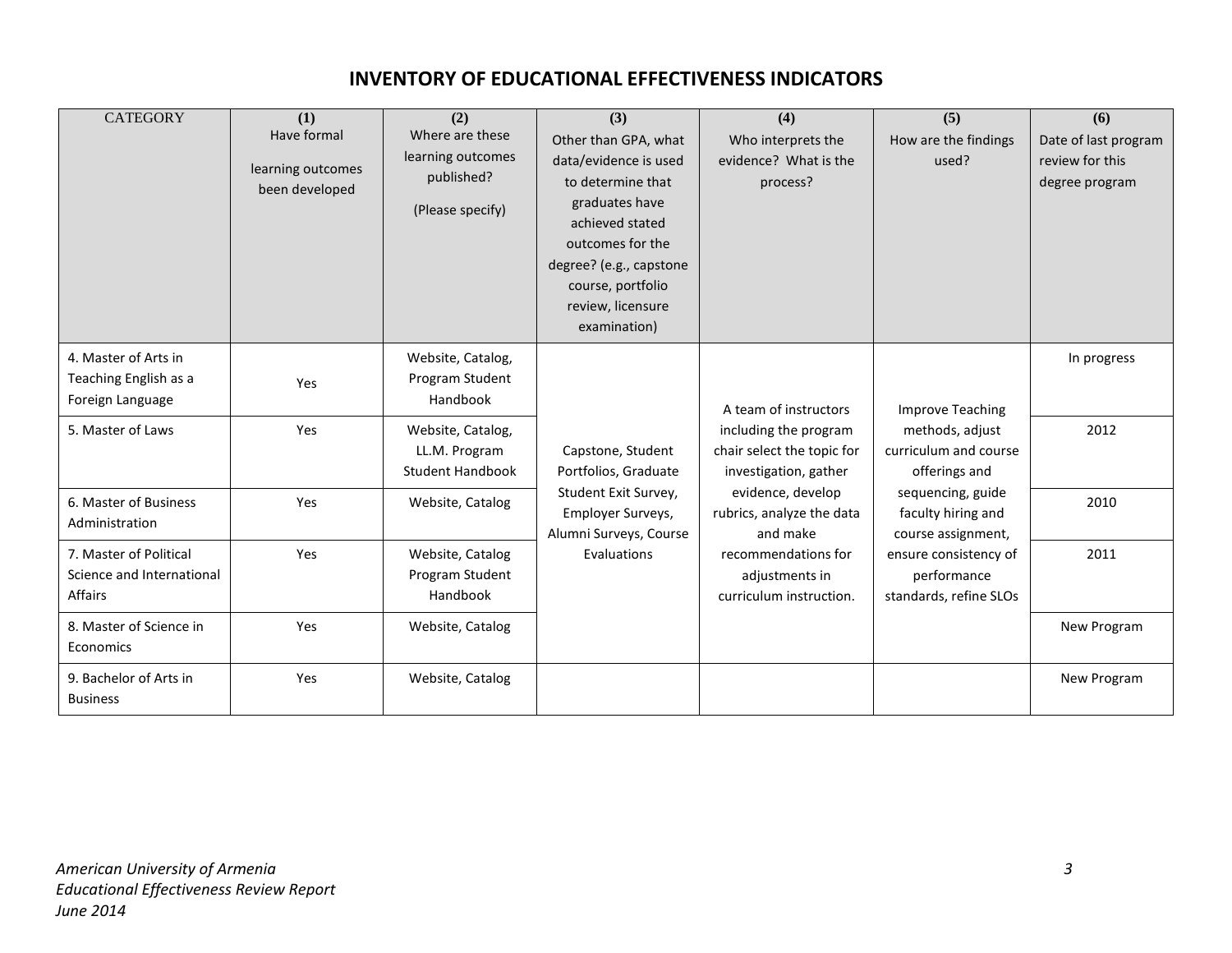| <b>CATEGORY</b>                                             | (1)<br>Have formal<br>learning outcomes<br>been developed | (2)<br>Where are these<br>learning outcomes<br>published?<br>(Please specify) | (3)<br>Other than GPA, what<br>data/evidence is used<br>to determine that<br>graduates have<br>achieved stated<br>outcomes for the<br>degree? (e.g., capstone<br>course, portfolio<br>review, licensure<br>examination) | (4)<br>Who interprets the<br>evidence? What is the<br>process?                                                                                                                                                         | (5)<br>How are the findings<br>used?                                                                                                                                                                                                    | (6)<br>Date of last program<br>review for this<br>degree program |
|-------------------------------------------------------------|-----------------------------------------------------------|-------------------------------------------------------------------------------|-------------------------------------------------------------------------------------------------------------------------------------------------------------------------------------------------------------------------|------------------------------------------------------------------------------------------------------------------------------------------------------------------------------------------------------------------------|-----------------------------------------------------------------------------------------------------------------------------------------------------------------------------------------------------------------------------------------|------------------------------------------------------------------|
| 10. Bachelor of Arts in<br>English &<br>Communications      | Yes                                                       | Website, Catalog                                                              | <b>Entering Freshman</b><br>Survey, Freshman Exit<br>Survey, Course<br>Evaluations, Student<br>Portfolios, student<br>focus groups, faculty<br>focus groups, end-of-<br>year 1 surveys                                  | A team including the<br>Program Chair select the<br>topics for investigation,<br>gather evidence, develop<br>rubrics, analyze the data<br>and make<br>recommendations for<br>adjustments in<br>curriculum instruction. | Improve Teaching,<br>adjust curriculum and<br>course offerings and<br>sequencing, guide<br>faculty hiring and<br>course assignment,<br>recommend support<br>services, ensure<br>consistency of<br>performance<br>standards, refine SLOs | New Program                                                      |
| 11. Bachelor of Science in<br><b>Computational Sciences</b> | Yes                                                       | Website, Catalog                                                              |                                                                                                                                                                                                                         |                                                                                                                                                                                                                        |                                                                                                                                                                                                                                         | New Program                                                      |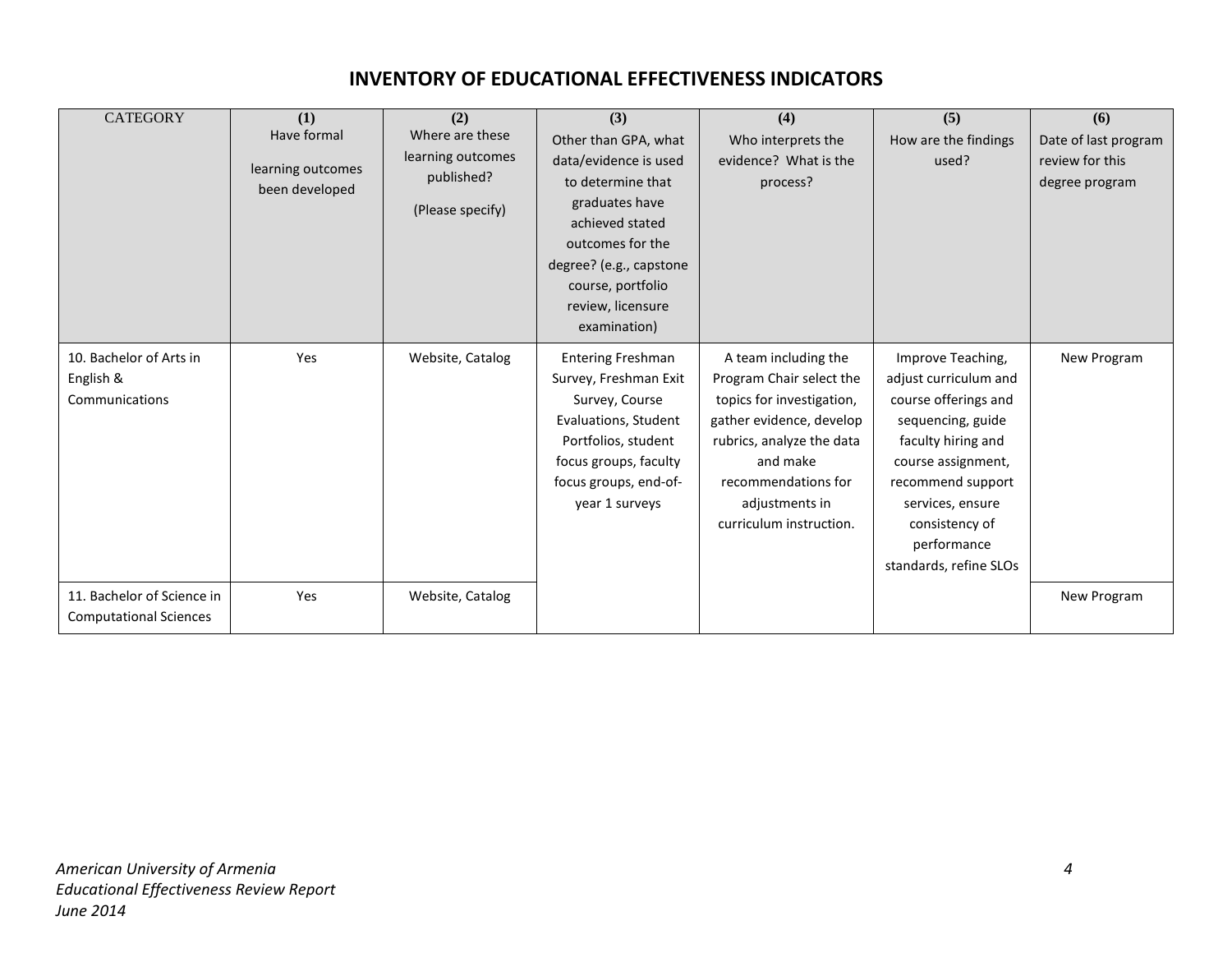| <b>CATEGORY</b><br><b>Note: Adapted to non-degree</b><br>and support units | (1)<br>Have formal<br>objectives<br>been<br>developed | (2)<br>Where are<br>these<br>objectives<br>published?<br>(Please<br>specify) | (3)<br>What data/evidence is<br>used to determine that<br>the objectives have been<br>achieved?               | (4)<br>Who interprets the<br>evidence? What is the<br>process?       | (5)<br>How are the findings<br>used?                                                                         | (6)<br>Date of last review for<br>this unit.                               |
|----------------------------------------------------------------------------|-------------------------------------------------------|------------------------------------------------------------------------------|---------------------------------------------------------------------------------------------------------------|----------------------------------------------------------------------|--------------------------------------------------------------------------------------------------------------|----------------------------------------------------------------------------|
| Non Degree programs and Academic Support Units                             |                                                       |                                                                              |                                                                                                               |                                                                      |                                                                                                              |                                                                            |
| <b>AUA Extension</b>                                                       | Yes                                                   | Internal                                                                     | Class evaluations, surveys                                                                                    | A team including the<br>Director, staff, and<br>instructors          | Adjust offerings, outreach,<br>improve teaching<br>methods, guide instructor<br>hiring                       | 2010.<br>In progress                                                       |
| Library                                                                    | Yes                                                   | Internal                                                                     | <b>Graduate Student Exit</b><br>Survey, Freshman Exit<br>Survey, Specialized<br>surveys                       | A team including the<br>library director and<br>other library staff. | Improve efficiency,<br>services, guide<br>acquisitions,                                                      | <b>Guidelines for Review</b><br>of Academic Support<br>Units newly adopted |
| Information and Communication<br><b>Technologies Services (ICTS)</b>       | Yes                                                   | Internal                                                                     | <b>Graduate Student Exit</b><br>Survey, Freshman Exit<br>Survey, Specialized<br>surveys                       | Team led by ICTS<br>Director including staff                         | Improve efficiency and<br>reliability, guide services<br>and software acquisition                            | <b>Guidelines for Review</b><br>of Academic Support<br>Units newly adopted |
| <b>Office of Admissions</b>                                                | Yes                                                   | Internal                                                                     | <b>Graduate Student Exit</b><br>Survey, Entering<br>Freshman Survey,<br>Admission Numbers and<br>demographics | Director of Admissions,<br>Admissions staff                          | Improve applicant<br>services, efficiency and<br>processes; target<br>outreach/recruitment                   | <b>Guidelines for Review</b><br>of Academic Support<br>Units newly adopted |
| Office of the Registrar                                                    | Yes                                                   | Internal                                                                     | <b>Graduate Student Exit</b><br>Survey, Freshman Exit<br>Survey, Specialized<br>surveys                       | Registrar, staff                                                     | Improve services, record<br>maintenance, and access;<br>enhance efficiency in<br>registration and scheduling | <b>Guidelines for Review</b><br>of Academic Support<br>Units newly adopted |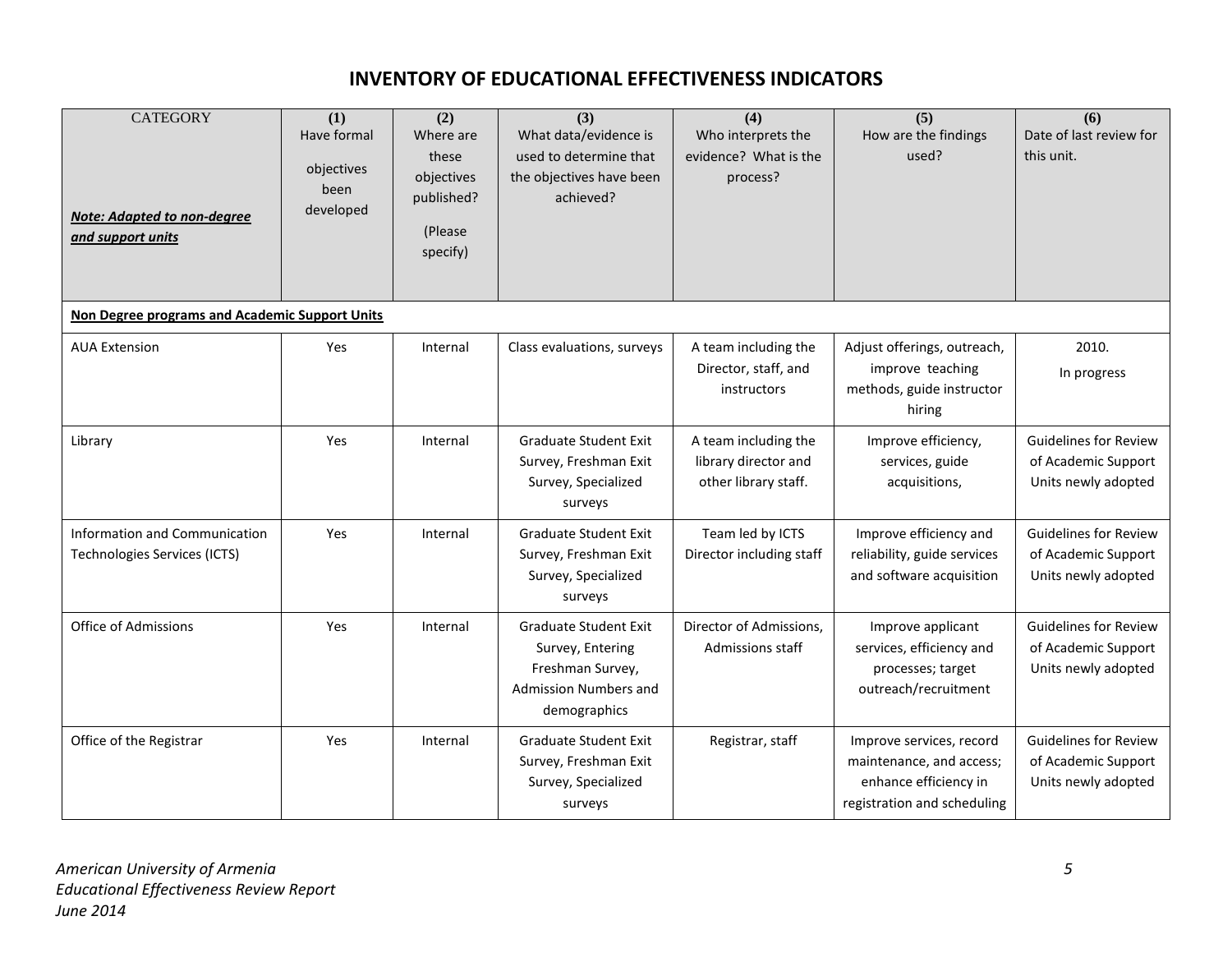| <b>CATEGORY</b><br><b>Note: Adapted to non-degree</b><br>and support units | (1)<br>Have formal<br>objectives<br>been<br>developed | (2)<br>Where are<br>these<br>objectives<br>published?<br>(Please<br>specify) | (3)<br>What data/evidence is<br>used to determine that<br>the objectives have been<br>achieved? | (4)<br>Who interprets the<br>evidence? What is the<br>process?                              | (5)<br>How are the findings<br>used?          | (6)<br>Date of last review for<br>this unit.                               |
|----------------------------------------------------------------------------|-------------------------------------------------------|------------------------------------------------------------------------------|-------------------------------------------------------------------------------------------------|---------------------------------------------------------------------------------------------|-----------------------------------------------|----------------------------------------------------------------------------|
| <b>Center for Student Success</b>                                          | Yes                                                   | Internal                                                                     | Graduate Student Exit<br>Survey, Freshman Exit<br>Survey, Specialized<br>surveys                | A team formed by<br>Registrar and Student<br>Services Coordinator<br>and other stakeholders | Improve services and<br>support, guide hiring | <b>Guidelines for Review</b><br>of Academic Support<br>Units newly adopted |
| Institutional Research Office                                              | Yes                                                   | Internal                                                                     | Benchmarking, focus<br>groups consisting of<br>university data users                            | IRO Manager, Data<br>Coordinator, Director<br>of Assessment and<br>Accreditation            | Improve data compilation<br>and reporting     | <b>Guidelines for Review</b><br>of Academic Support<br>Units newly adopted |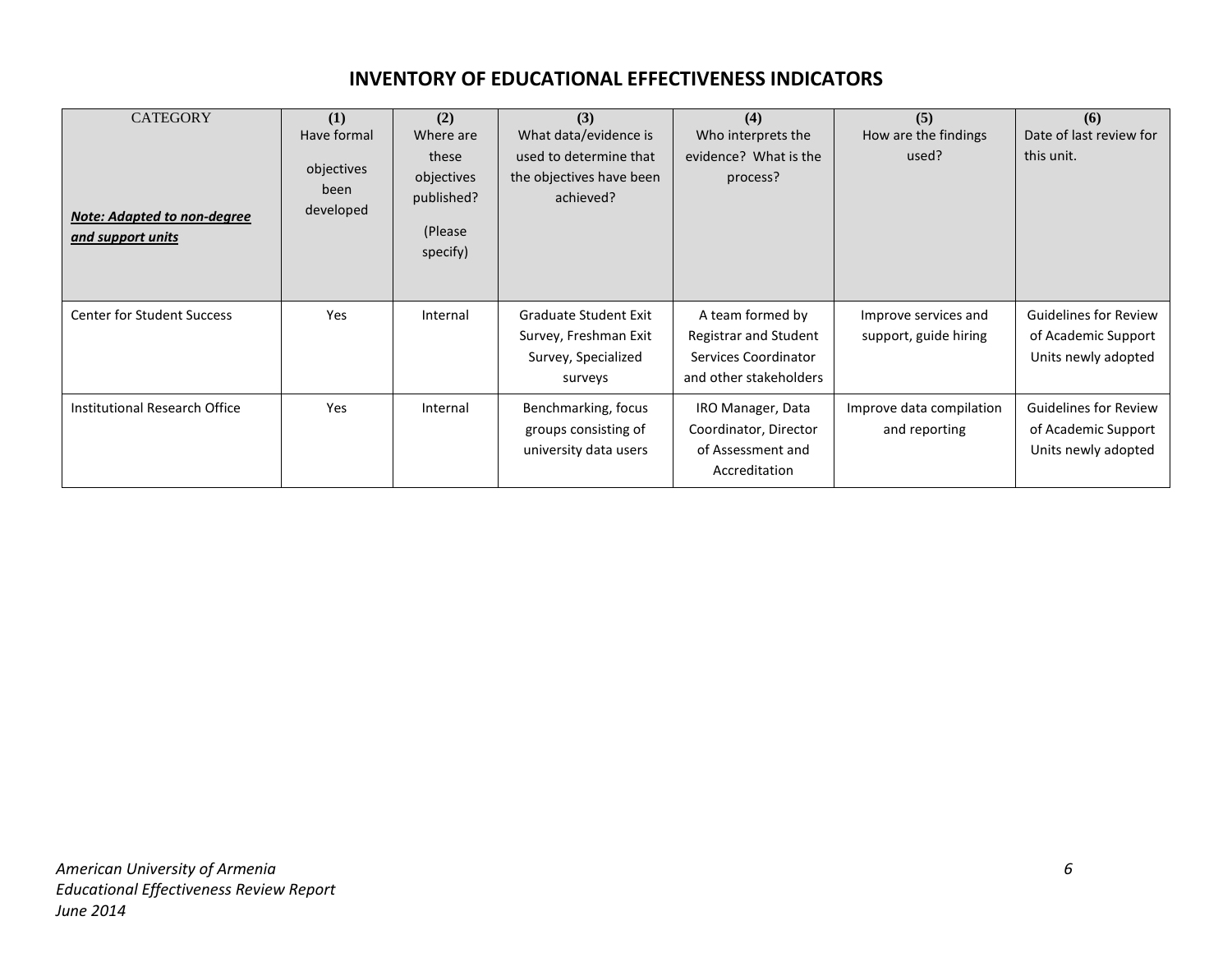# **INVENTORY OF CONCURRENT ACCREDITATION**

**NOT APPLICABLE AT AUA**

<span id="page-8-0"></span>*American University of Armenia 1 Educational Effectiveness Review Report June 2014*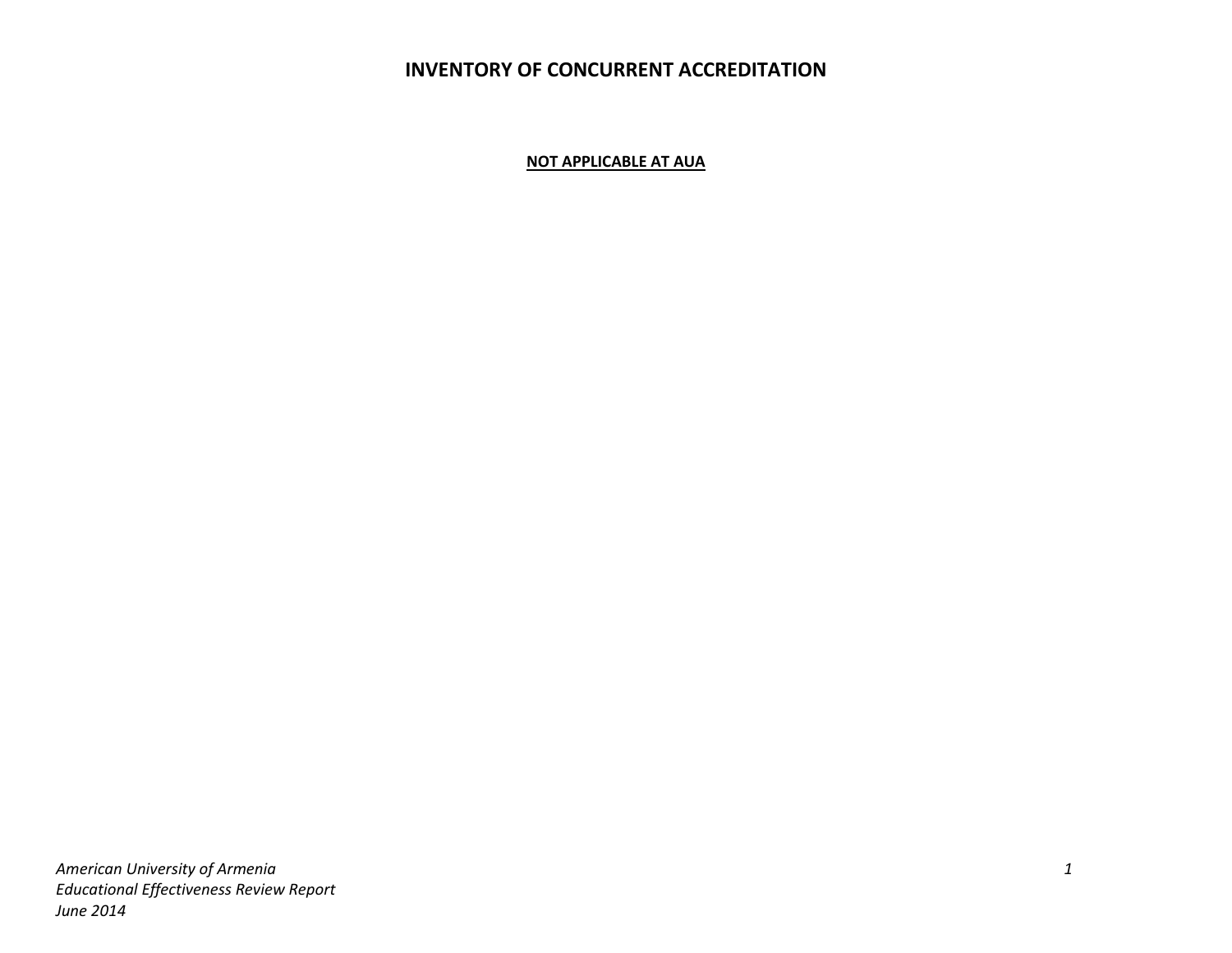# **FEDERAL COMPLIANCE CHECKLISTS**

#### **OVERVIEW**

There are four checklists that WSCUC uses to address institutional compliance with some of the federal requirements affecting institutions and accrediting agencies:

- 1 Credit Hour and Program Length Review Checklist
- 2 Marketing and Recruitment Review Checklist
- 3 Student Complaints Checklist
- 4 Transfer Credit Policy Checklist

<span id="page-9-0"></span>Teams complete these four checklists and add them as appendices to the team report. They are included here in order for the institution to be prepared to provide the necessary information for the team. Teams are not required to include a narrative about any of these matters in the team report but may include recommendations, as appropriate, in the Findings, Commendations, and Recommendations section of the team report.

#### **1 - CREDIT HOUR AND PROGRAM LENGTH REVIEW CHECKLIST**

Under the federal requirements referenced below, WSCUC is required to demonstrate that it monitors the institution's credit hour policy and processes as well as the lengths of its programs.

#### **Credit Hour - §602.24(f)**

The accrediting agency, as part of its review of an institution for renewal of accreditation, must conduct an effective review and evaluation of the reliability and accuracy of the institution's assignment of credit hours.

(1) The accrediting agency meets this requirement if-

(i) It reviews the institution's-

(A) Policies and procedures for determining the credit hours, as defined in 34 CFR 600.2, that the institution awards for courses and programs; and

(B) The application of the institution's policies and procedures to its programs and coursework; and

(ii) Makes a reasonable determination of whether the institution's assignment of credit hours conforms to commonly accepted practice in higher education.

*American University of Armenia 1*

*June 2014*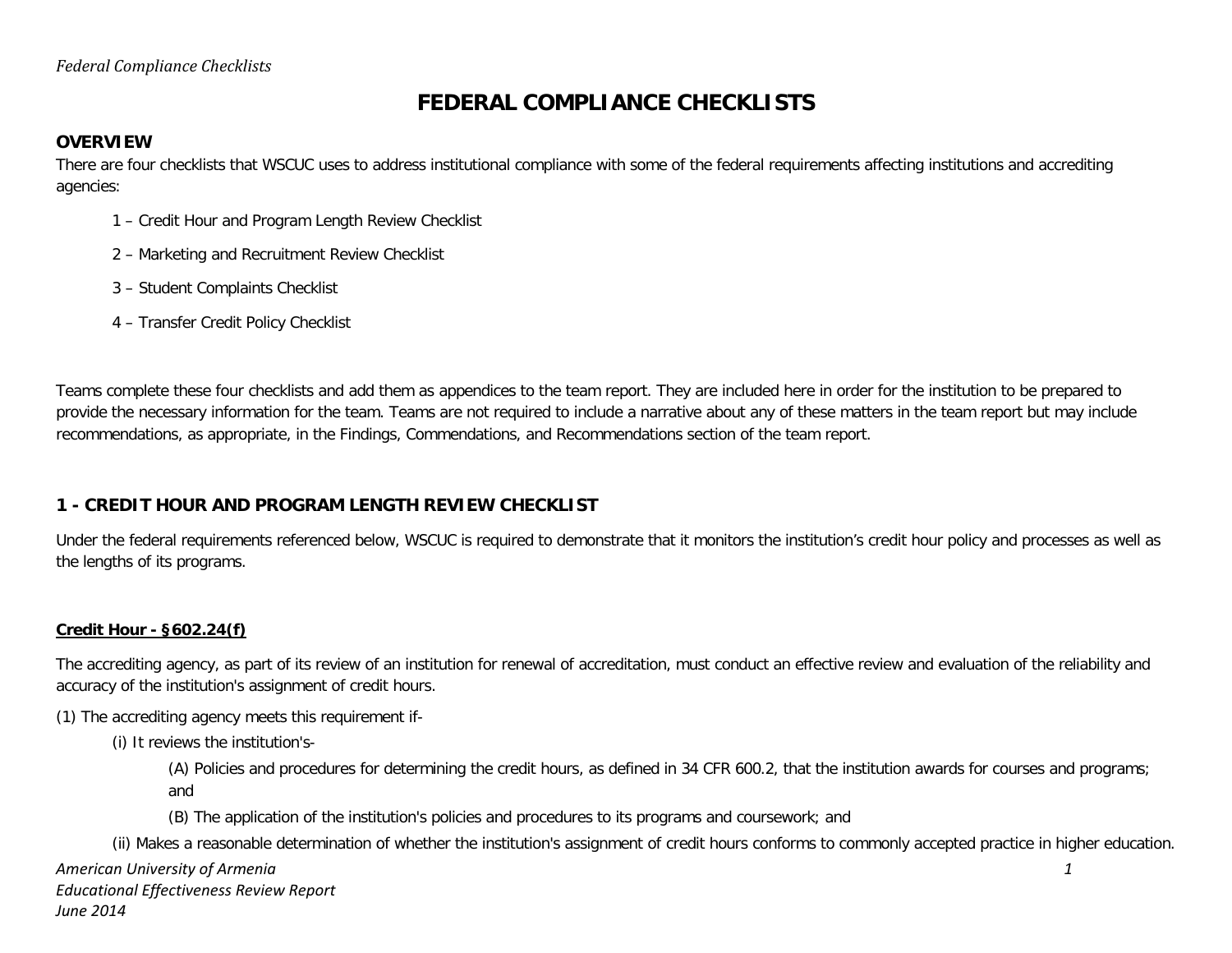#### *Federal Compliance Checklists*

(2) In reviewing and evaluating an institution's policies and procedures for determining credit hour assignments, an accrediting agency may use sampling or other methods in the evaluation.

**Credit hour** is defined by the Department of Education as follows:

A credit hour is an amount of work represented in intended learning outcomes and verified by evidence of student achievement that is an institutionally established equivalency that reasonably approximates not less than—

(1) One hour of classroom or direct faculty instruction and a minimum of two hours of out of class student work each week for approximately fifteen weeks for one semester or trimester hour of credit, or ten to twelve weeks for one quarter hour of credit, or the equivalent amount of work over a different amount of time; or

(2) At least an equivalent amount of work as required in paragraph (1) of this definition for other academic activities as established by the institution including laboratory work, internships, practica, studio work, and other academic work leading to the award of credit hours.

See also WSCUC Senior College and University Commission's Credit Hour Policy.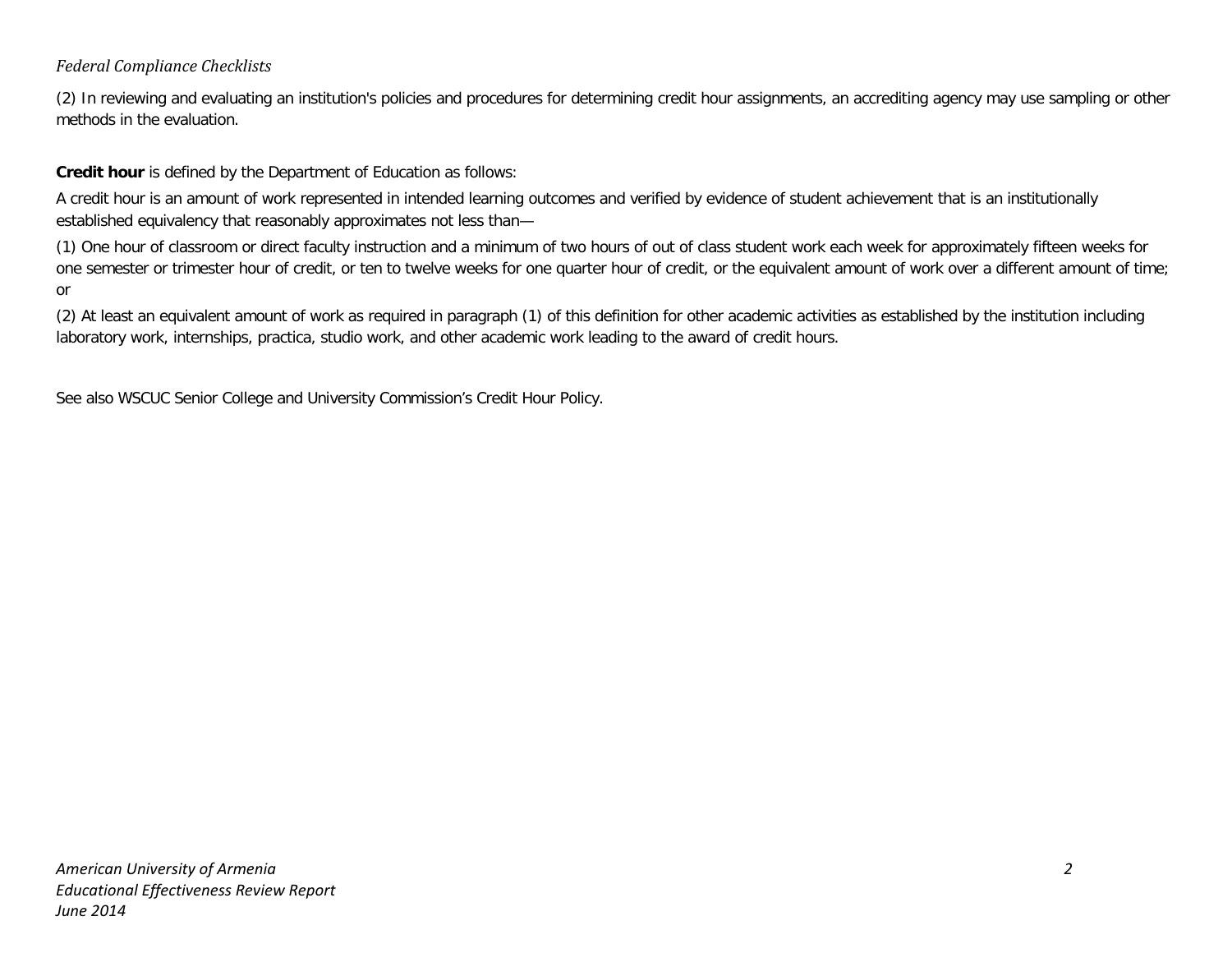#### **Program Length - §602.16(a)(1)(viii)**

Program length may be seen as one of several measures of quality and as a proxy measure for scope of the objectives of degrees or credentials offered. Traditionally offered degree programs are generally approximately 120 semester credit hours for a bachelor's degree, and 30 semester credit hours for a master's degree; there is greater variation at the doctoral level depending on the type of program. For programs offered in non-traditional formats, for which program length is not a relevant and/or reliable quality measure, reviewers should ensure that available information clearly defines desired program outcomes and graduation requirements, that institutions are ensuring that program outcomes are achieved, and that there is a reasonable correlation between the scope of these outcomes and requirements and those typically found in traditionally offered degrees or programs tied to program length.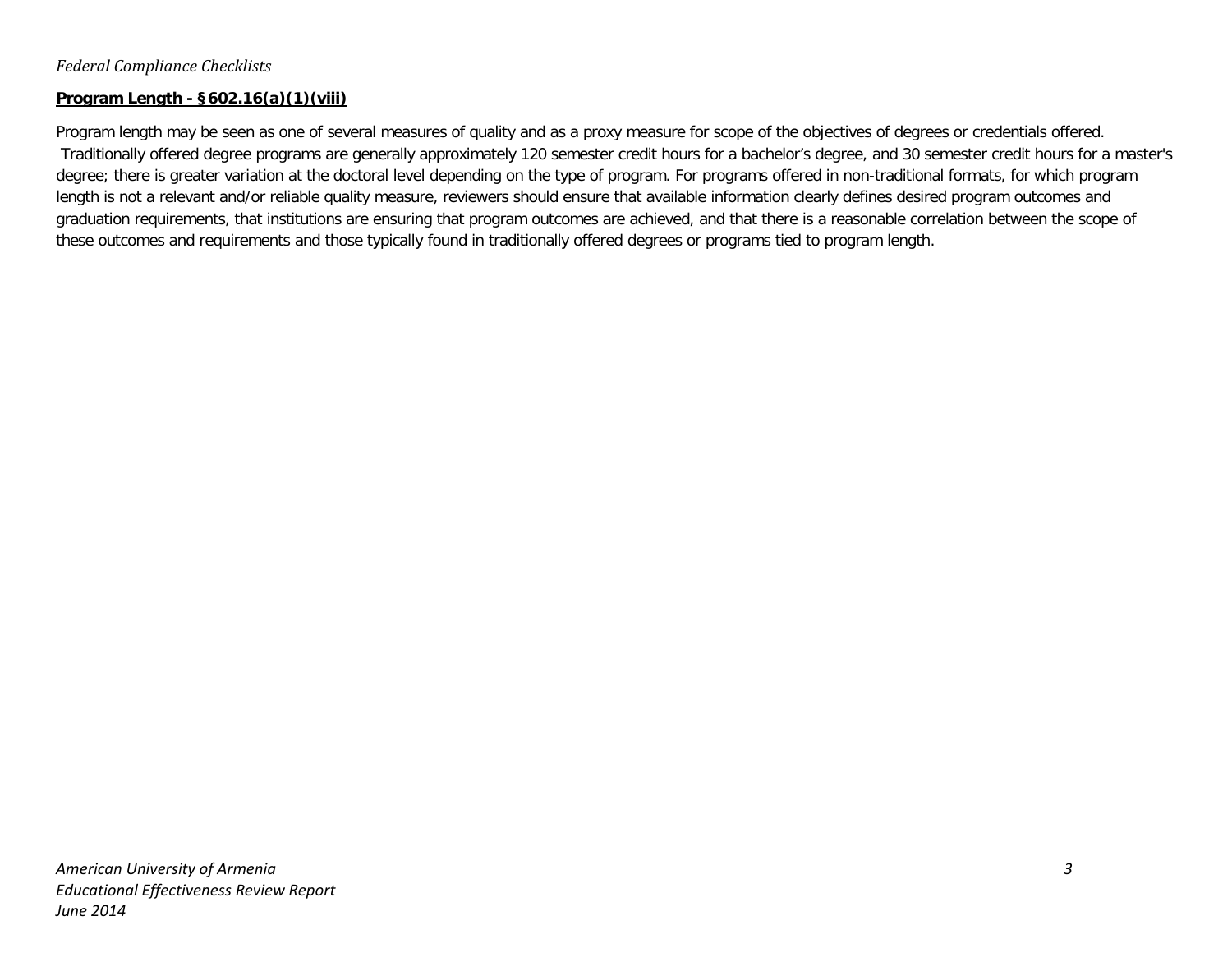# *Federal Compliance Checklists*

| <b>Material Reviewed</b>                                | Questions/Comments (Enter findings and recommendations in the Comments sections as<br>appropriate.)                                                                                   |
|---------------------------------------------------------|---------------------------------------------------------------------------------------------------------------------------------------------------------------------------------------|
| Policy on credit hour                                   | Is this policy easily accessible?<br>$\Box$ YES $\Box$ NO                                                                                                                             |
|                                                         | Where is the policy located?                                                                                                                                                          |
|                                                         | Comments:                                                                                                                                                                             |
|                                                         | http://aua.am/policies/#?id=385                                                                                                                                                       |
|                                                         | Online Policies database: http://aua.am/policies/                                                                                                                                     |
| Process(es)/ periodic review of credit hour             | Does the institution have a procedure for periodic review of credit hour assignments to ensure that they                                                                              |
|                                                         | are accurate and reliable (for example, through program review, new course approval process, periodic<br>audits)?<br>$\Box$ YES $\Box$ NO                                             |
|                                                         | Does the institution adhere to this procedure?<br>$\Box$ YES $\Box$ NO                                                                                                                |
|                                                         | Comments:                                                                                                                                                                             |
|                                                         | The university's academic calendar is designed to assure that standard course blocks (M/W/F,                                                                                          |
|                                                         | T/R as well as evening courses) meet the credit hour policy requirements. The calendar is proposed by<br>the Registrar, reviewed by the Faculty Senate, and approved by the Provost.  |
|                                                         | The Curriculum Committee of the Faculty Senate approves all new courses and reviews them for<br>consistency with all policies including credit hour.                                  |
|                                                         | The Registrar sets the academic schedule taking into account seat-time requirements of the<br>credit hour policy.                                                                     |
|                                                         | Program Chairs review and approve all syllabi for compliance with all policies including the<br>credit-hour policy. A checklist was created to assist program chairs in this process. |
|                                                         | The IRO archives all syllabi<br>$\bullet$                                                                                                                                             |
|                                                         | The Office of Assessment and Accreditation performs random checks of syllabi for class meeting<br>times                                                                               |
|                                                         | The Academic Program Review Process includes a review of all program activities for compliance<br>of all policies including credit-hour.                                              |
| Schedule of on-ground courses showing when they<br>meet | Does this schedule show that on-ground courses meet for the prescribed number of hours?<br>$\Box$ YES $\Box$ NO                                                                       |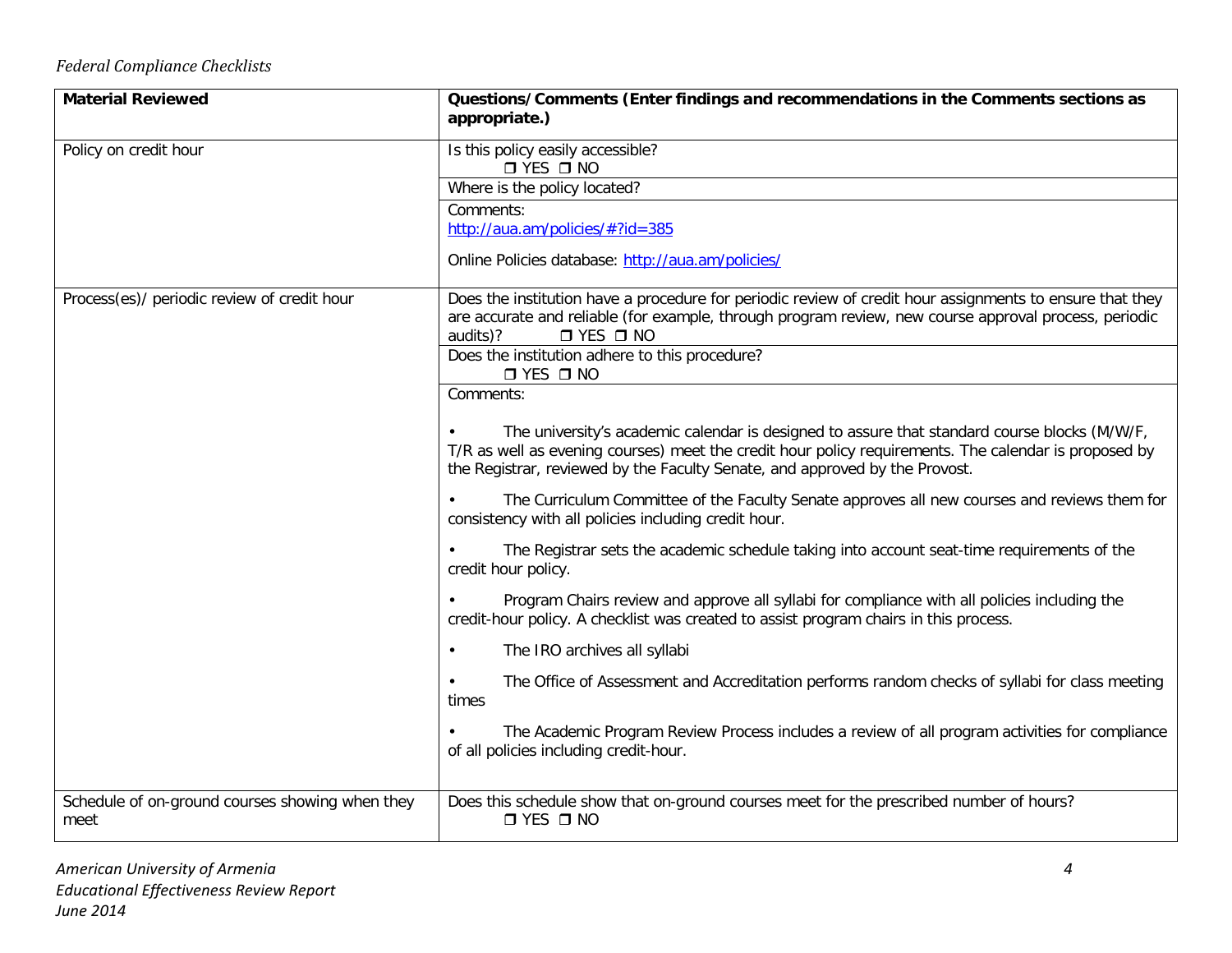|                                                                                                                                                                                | Comments:                                                                                                                 |  |  |
|--------------------------------------------------------------------------------------------------------------------------------------------------------------------------------|---------------------------------------------------------------------------------------------------------------------------|--|--|
|                                                                                                                                                                                | http://registrar.aua.am/schedule/                                                                                         |  |  |
| Sample syllabi or equivalent for online and hybrid                                                                                                                             | How many syllabi were reviewed?                                                                                           |  |  |
| courses                                                                                                                                                                        | Type of courses reviewed: $\Box$ online<br>$\Box$ hybrid                                                                  |  |  |
| Please review at least 1 - 2 from each degree level.                                                                                                                           | What degree level(s)? $\Box$ AA/AS<br>$\Box$ BA/BS<br>$\Box$ MA<br>Doctoral                                               |  |  |
|                                                                                                                                                                                | What discipline(s)?                                                                                                       |  |  |
|                                                                                                                                                                                | Are students doing the amount of work per the prescribed hours to warrant the credit awarded?<br>$\Box$ YES $\Box$ NO     |  |  |
|                                                                                                                                                                                | Comments:                                                                                                                 |  |  |
|                                                                                                                                                                                | N/A at AUA                                                                                                                |  |  |
| Sample syllabi or equivalent for other kinds of<br>courses that do not meet for the prescribed hours<br>(e.g., internships, labs, clinical, independent study,<br>accelerated) | How many syllabi were reviewed?                                                                                           |  |  |
|                                                                                                                                                                                | What kinds of courses?                                                                                                    |  |  |
|                                                                                                                                                                                | What degree level(s)? $\square$ AA/AS<br>$\square$ BA/BS<br>Doctoral<br>$\Box$ MA                                         |  |  |
|                                                                                                                                                                                | What discipline(s)?                                                                                                       |  |  |
| Please review at least 1 - 2 from each degree level.                                                                                                                           | Are students doing the amount of work per the prescribed hours to warrant the credit awarded?<br>$\Box$ YES $\Box$ NO     |  |  |
|                                                                                                                                                                                | Comments:                                                                                                                 |  |  |
|                                                                                                                                                                                |                                                                                                                           |  |  |
|                                                                                                                                                                                | See 3. Evidence and Attachments Table of Contents, Selected Syllabi - LL.M. Capstone and MA TEFL<br>Practicum             |  |  |
| Sample program information (catalog, website, or                                                                                                                               | How many programs were reviewed?                                                                                          |  |  |
| other program materials)                                                                                                                                                       | What kinds of programs were reviewed?                                                                                     |  |  |
|                                                                                                                                                                                | What degree level(s)? $\Box$ AA/AS<br>$\square$ BA/BS<br>$\Box$ MA<br>Doctoral                                            |  |  |
|                                                                                                                                                                                | What discipline(s)?                                                                                                       |  |  |
|                                                                                                                                                                                | Does this material show that the programs offered at the institution are of an acceptable length?<br>$\Box$ YES $\Box$ NO |  |  |
|                                                                                                                                                                                | Comments:                                                                                                                 |  |  |
|                                                                                                                                                                                | http://aua.am/catalog/                                                                                                    |  |  |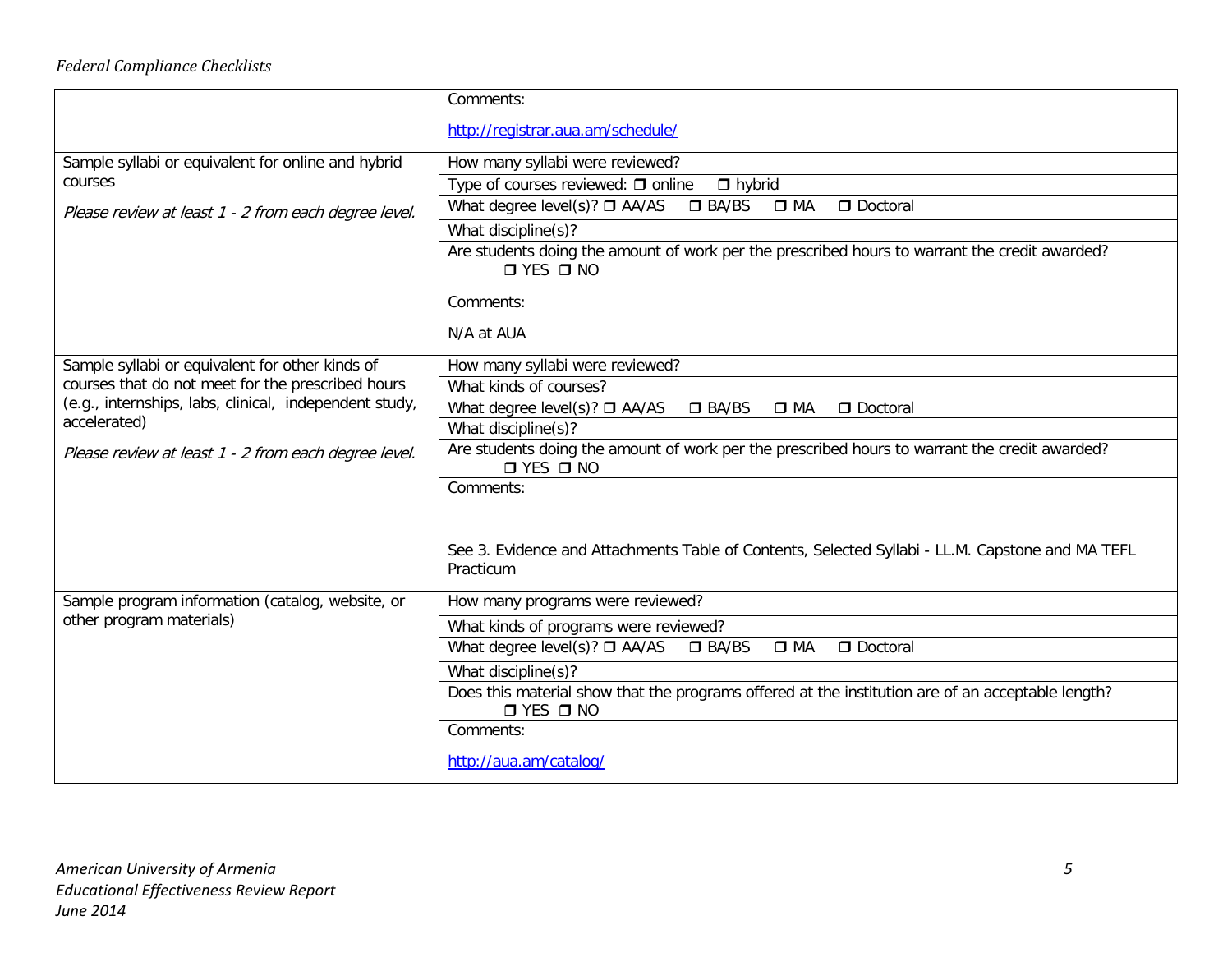# **2 - MARKETING AND RECRUITMENT REVIEW CHECKLIST**

Under federal regulation §602.16(a)(1)(vii), WSCUC is required to demonstrate that it monitors the institution's recruiting and admissions practices.

| <b>Material</b><br><b>Reviewed</b> | Questions and Comments: (Enter findings and recommendations in the Comments sections of this table as<br>appropriate.)                         |
|------------------------------------|------------------------------------------------------------------------------------------------------------------------------------------------|
| **Federal<br>Requirements          | Does the institution follow federal requirements on recruiting students?<br>$\Box$ YES $\Box$ NO                                               |
|                                    | Comments:<br>AUA has no outside recruiters.                                                                                                    |
| Degree completion and<br>cost      | Does the institution provide information about the typical length of time to degree?<br>$\Box$ YES $\Box$ NO                                   |
|                                    | Does the institution provide information about the overall cost of the degree?<br>$\square$ YES $\square$ NO                                   |
|                                    | Comments:                                                                                                                                      |
|                                    | Typical length of program listed on each program's webpage and outreach materials. http://aua.am/academics/                                    |
|                                    | i.e.                                                                                                                                           |
|                                    | LL.M. http://law.aua.am/llm/                                                                                                                   |
|                                    | MPH http://sph.aua.am/mph/                                                                                                                     |
|                                    | English & Communications http://aua.am/ba-english-and-communications/                                                                          |
|                                    | Tuition and Fees: http://admissions.aua.am/tuition/                                                                                            |
| Careers and<br>employment          | Does the institution provide information about the kinds of jobs for which its graduates are qualified, as applicable?<br>$\Box$ YES $\Box$ NO |
|                                    | Does the institution provide information about the employment of its graduates, as applicable?<br>$\Box$ YES $\Box$ NO                         |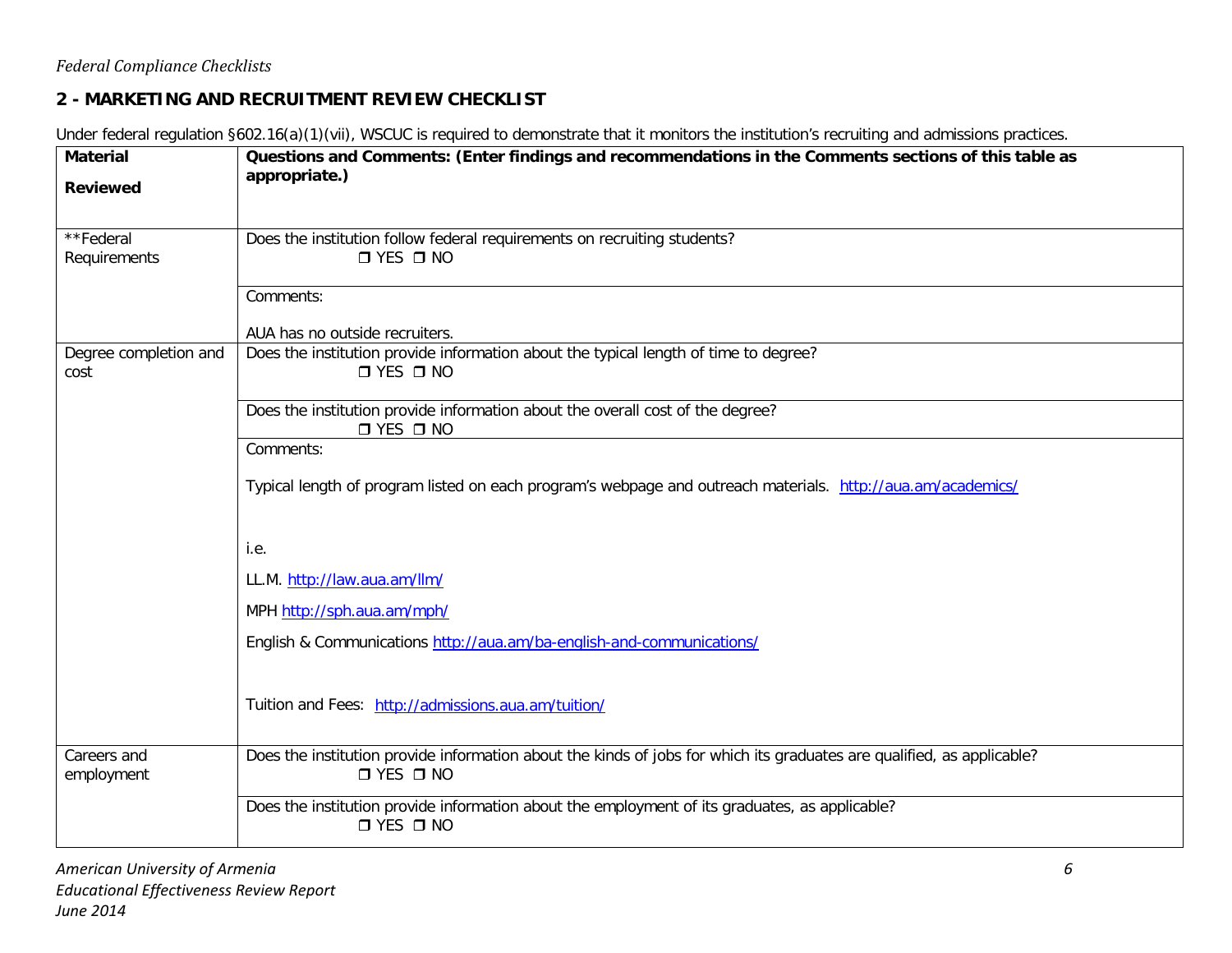#### *Federal Compliance Checklists*

| Comments:                                                                                                                                                              |
|------------------------------------------------------------------------------------------------------------------------------------------------------------------------|
| Typical career paths are listed on each programs webpage and outreach materials http://aua.am/academics/                                                               |
| i.e.                                                                                                                                                                   |
| MS in Economics http://cbe.aua.am/ms-economics/                                                                                                                        |
| Political Science and International Affairs http://psia.aua.am/                                                                                                        |
|                                                                                                                                                                        |
| $**c$ otion $107$ (0)/20) of the Uirher Education Act (UEA) probibite Title IV cliently institutions from providing incontius componentian to employees or third portu |

\*\*Section 487 (a)(20) of the Higher Education Act (HEA) prohibits Title IV eligible institutions from providing incentive compensation to employees or third party entities for their success in securing student enrollments. Incentive compensation includes commissions, bonus payments, merit salary adjustments, and promotion decisions based solely on success in enrolling students. These requirements do not apply to the recruitment of international students residing in foreign countries who are not eligible to receive Federal financial aid.

Review Completed By:

Date: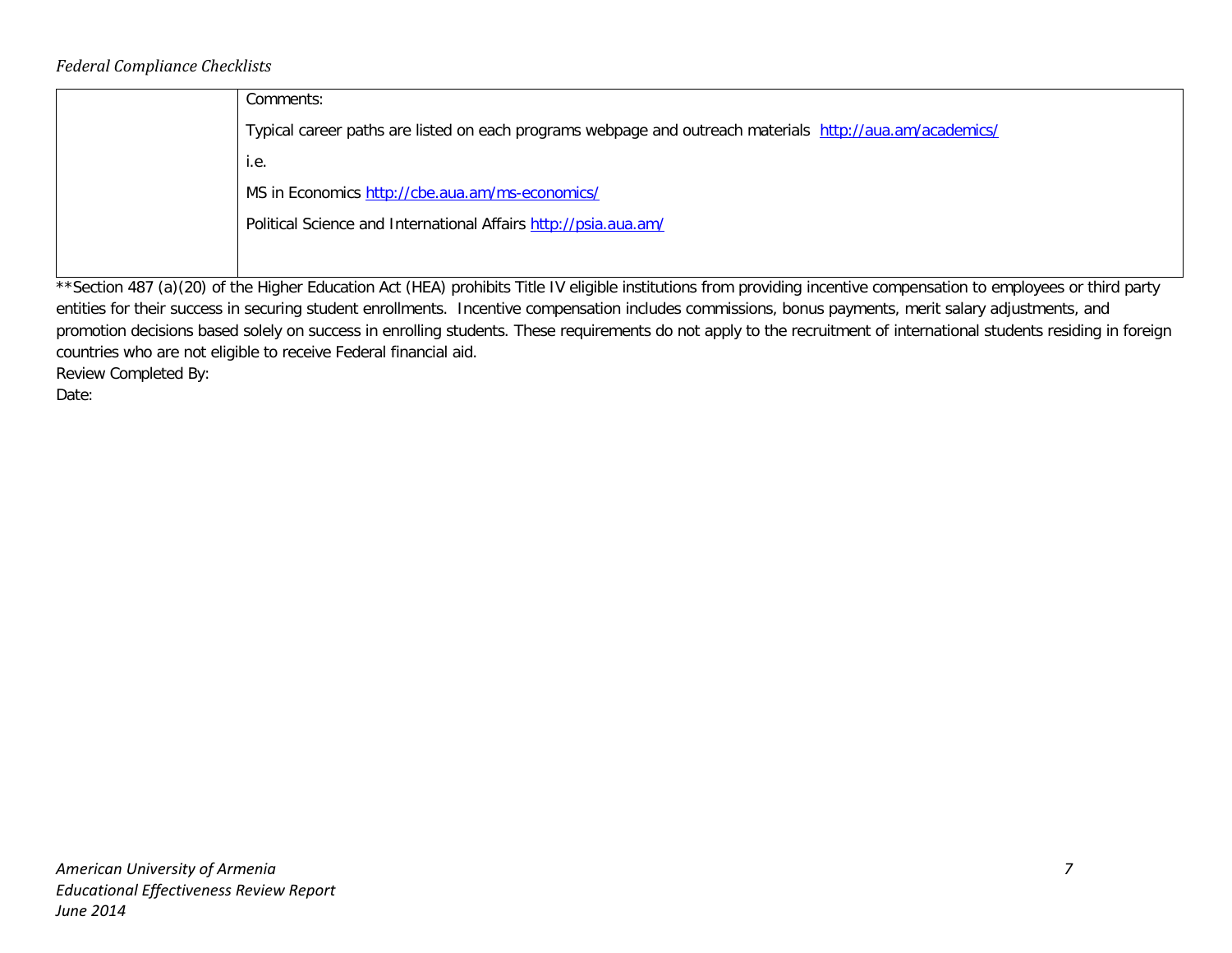# **3 - STUDENT COMPLAINTS REVIEW CHECKLIST**

Under federal regulation\*§602-16(1)(1)(ix) WSCUC is required to demonstrate that it monitors the institution's student complaints policies, procedures, and records. (See also WSCUC Senior College and University Commission's Complaints and Third Party Comment Policy.

| <b>Material</b>                 | Questions/Comments (Enter findings and recommendations in the Comments sections of this table as appropriate.)                                |
|---------------------------------|-----------------------------------------------------------------------------------------------------------------------------------------------|
| <b>Reviewed</b>                 |                                                                                                                                               |
| Policy on student<br>complaints | Does the institution have a policy or formal procedure for student complaints?<br>$\Box$ YES $\Box$ NO                                        |
|                                 | Is the policy or procedure easily accessible?<br>$\Box$ YES $\Box$ NO                                                                         |
|                                 | Where?                                                                                                                                        |
|                                 | Comments:                                                                                                                                     |
|                                 | Ethics & Grievance Committee Ethics@aua.am.                                                                                                   |
|                                 | Grade Appeal procedure in Grades Policies http://aua.am/policies/#?id=483                                                                     |
|                                 | Also in Catalog http://aua.am/catalog/                                                                                                        |
|                                 | Whistleblower policy and procedures http://aua.am/ethicspoint/                                                                                |
| Process(es)/                    | Does the institution have a procedure for addressing student complaints?<br>$TYES$ $TNO$                                                      |
| procedure                       | Please describe briefly:                                                                                                                      |
|                                 | Does the institution adhere to this procedure?                                                                                                |
|                                 | $\Box$ YES $\Box$ NO                                                                                                                          |
|                                 | Comments:                                                                                                                                     |
|                                 | Ethics & Grievance Committee Rules of Procedure: http://aua.am/wp-<br>content/uploads/2012/02/EthicsandGrievanceCommitteeRulesofProcedure.pdf |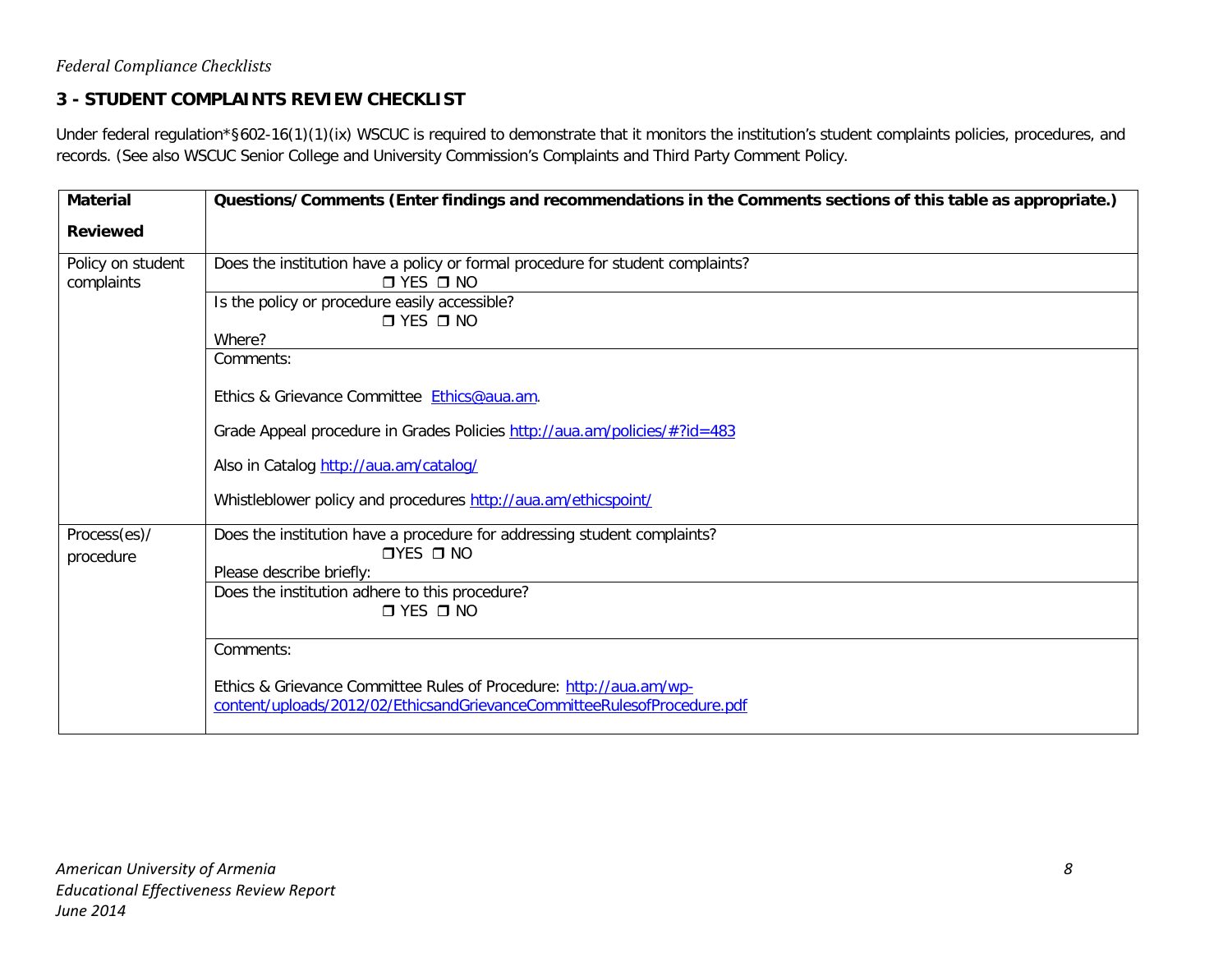| Records | Does the institution maintain records of student complaints?<br>$\Box$ YES $\Box$ NO<br>Where?      |
|---------|-----------------------------------------------------------------------------------------------------|
|         | Does the institution have an effective way of tracking and monitoring student complaints over time? |
|         | $\Box$ YES $\Box$ NO                                                                                |
|         | Please describe briefly:                                                                            |
|         | Comments:                                                                                           |
|         | Records are maintained in the IRO                                                                   |